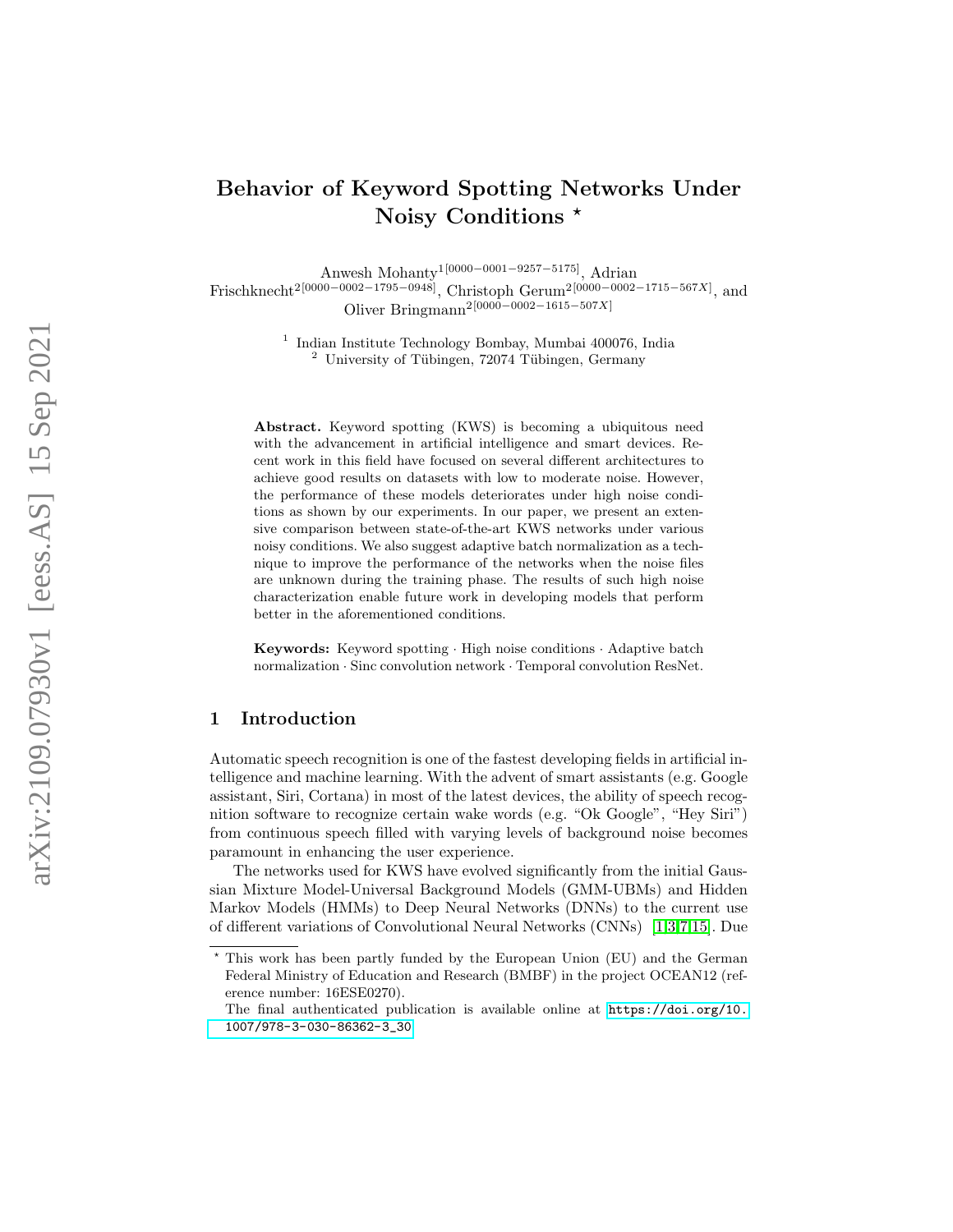to their inherent properties, CNNs can discover robust and invariant representations of the input waveforms provided to them, and have obtained state-of-theart performance on several speech recognition tasks carried out under moderate noise conditions.

KWS networks have undergone several transformations in their architectures and currently CNNs provide the best performance under moderate noise conditions. Despite their impressive performance, as demonstrated in Fig. [1,](#page-1-0) the test accuracy falls at a steep rate once the signal-to-noise ratio (SNR) in the dataset crosses a certain threshold. Considering day-to-day situations like heavy traffic, construction sites etc, the places where there is very high background noise, the current architectures won't give the same performance as they will give in a lower noise environment. This calls for an architecture which can perform the task of KWS under such noisy conditions with a competitive accuracy.

<span id="page-1-0"></span>

Fig. 1: Performance of networks under varying noise (trained on clean dataset). Classification accuracy of all networks decreases significantly as the level of noise increases beyond a certain threshold.

For our experiments, we use three models for comparison. The first one is the TC-ResNet8 (TC: temporal convolutions) which uses pre-processed MFCC features as inputs for classification. The second one is the SincConv Network (SCN) which classifies on raw audio data and finally the last model is our variation of the SCN but with optimal parameter tuning to reduce the memory footprint and total computation cost without reducing the classification accuracy. We subject the models to different noise conditions to obtain a detailed characterization of the models' performances.

The remainder of the paper is organized as follows. Sec.2 gives a brief description of other relevant work going on in this field. Sec.3 discusses the basic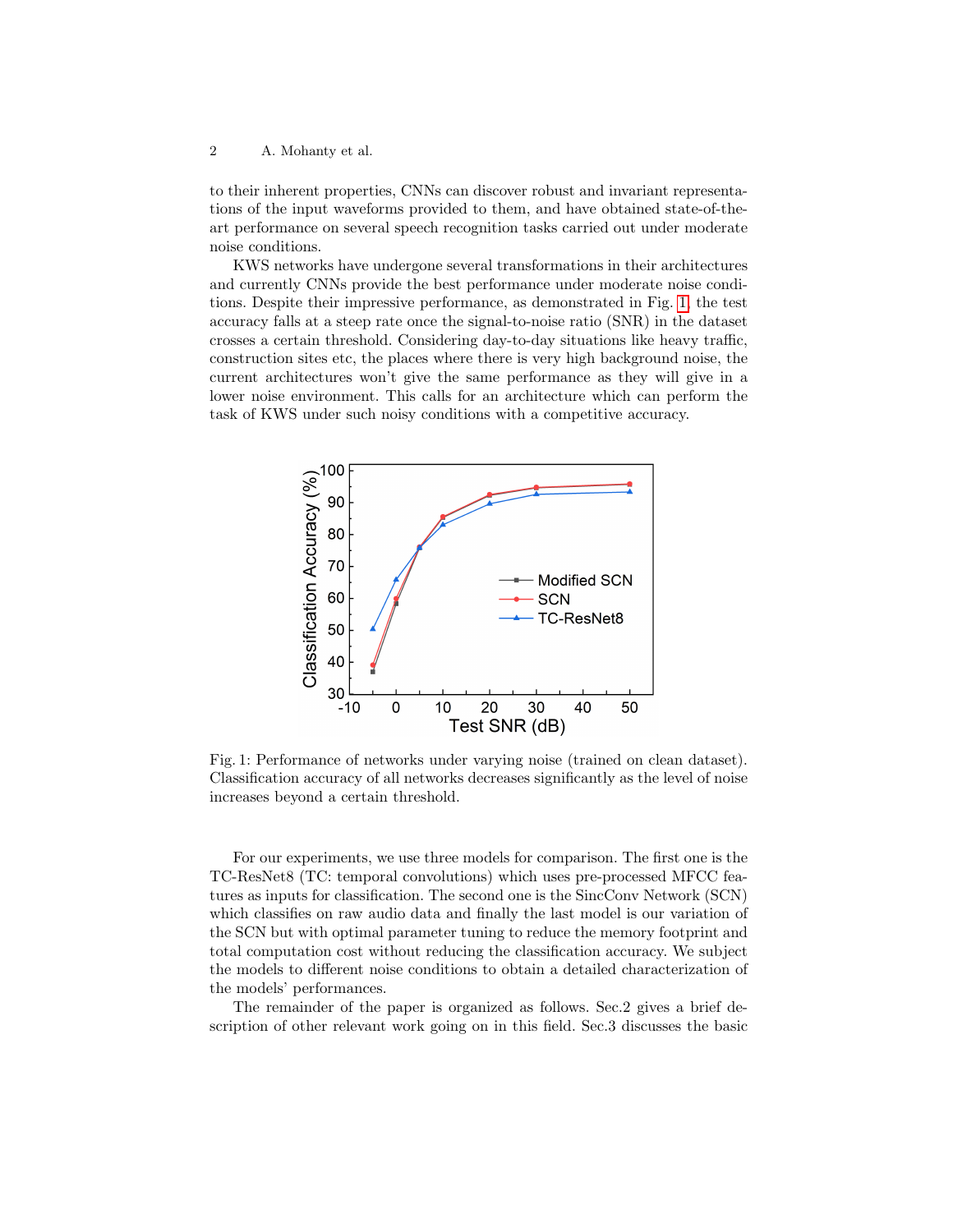features of all the architectures used during evaluation. Sec.4 outlines the experimental setup and the results respectively. Here we also propose the use of batch normalization (BatchNorm) as a method to adapt the network to unknown noise conditions. Finally, Sec.5 discusses our conclusions and scope for future work.

## 2 Related Works

Significant research has been done in the field of KWS in recent times, with a focus on developing compact and accurate models that can be implemented in hardware without consuming too much power. Zhang et al. [\[18\]](#page-10-1) provides a comparison of performance and hardware requirement (memory and operation count) of Deep Neural Network (DNN), CNN, Long short-term memory (LSTM), and depthwise separable (DS) CNN models on MFCC feature data as input, where the DS-CNN provides the best result. Choi et al. [\[4\]](#page-9-3) proposed the TC-ResNet which provides state-of-the-art 96.6% accuracy on MFCC input data, as well as a speedup of  $385\times$  compared to previous architectures on the Google Speech Commands Dataset [\[17\]](#page-10-2). Since pre-processed data like MFCC features won't be always available, few CNN architectures have been developed to work on raw audio data as input. One of the notable ones is the SCN architecture proposed by Mittermaier et al. [\[11\]](#page-9-4), which uses SincNet [\[14\]](#page-10-3) and DS convolutions [\[5\]](#page-9-5) to achieve comparable accuracy to the state-of-the-art TC-ResNet models.

There is very little documentation about the performance of popular KWS networks under high noise, or in situations where the noise present during the inference stage is much different from that during training. Liu et al. [\[10\]](#page-9-6) have provided a brief noise characterization of the performance of their binary weight network using different types of noise like white, pink and miscellaneous noise in daily-life activities. Huang et al. [\[9\]](#page-9-7), Raju et al. [\[13\]](#page-9-8) and Pervaiz et al. [\[12\]](#page-9-9) have provided detailed studies on the performance of their systems for the task of KWS under noise, but the datasets and the metrics used in these works are all different and cannot be used to draw a comparison with current state-of-theart models. To the best of our knowledge, we are the first to provide a detailed characterization of popular KWS networks on a standard dataset under varying high noise conditions and provide a simple and efficient solution to improve the accuracy by quite a significant margin in the aforementioned conditions.

## 3 Model Architectures

In this paper we consider three representative neural networks. Table 1 summarizes the multiply accumulate operations (MACs) and total weights in the considered models and Fig. [2](#page-3-0) shows the respective architectures.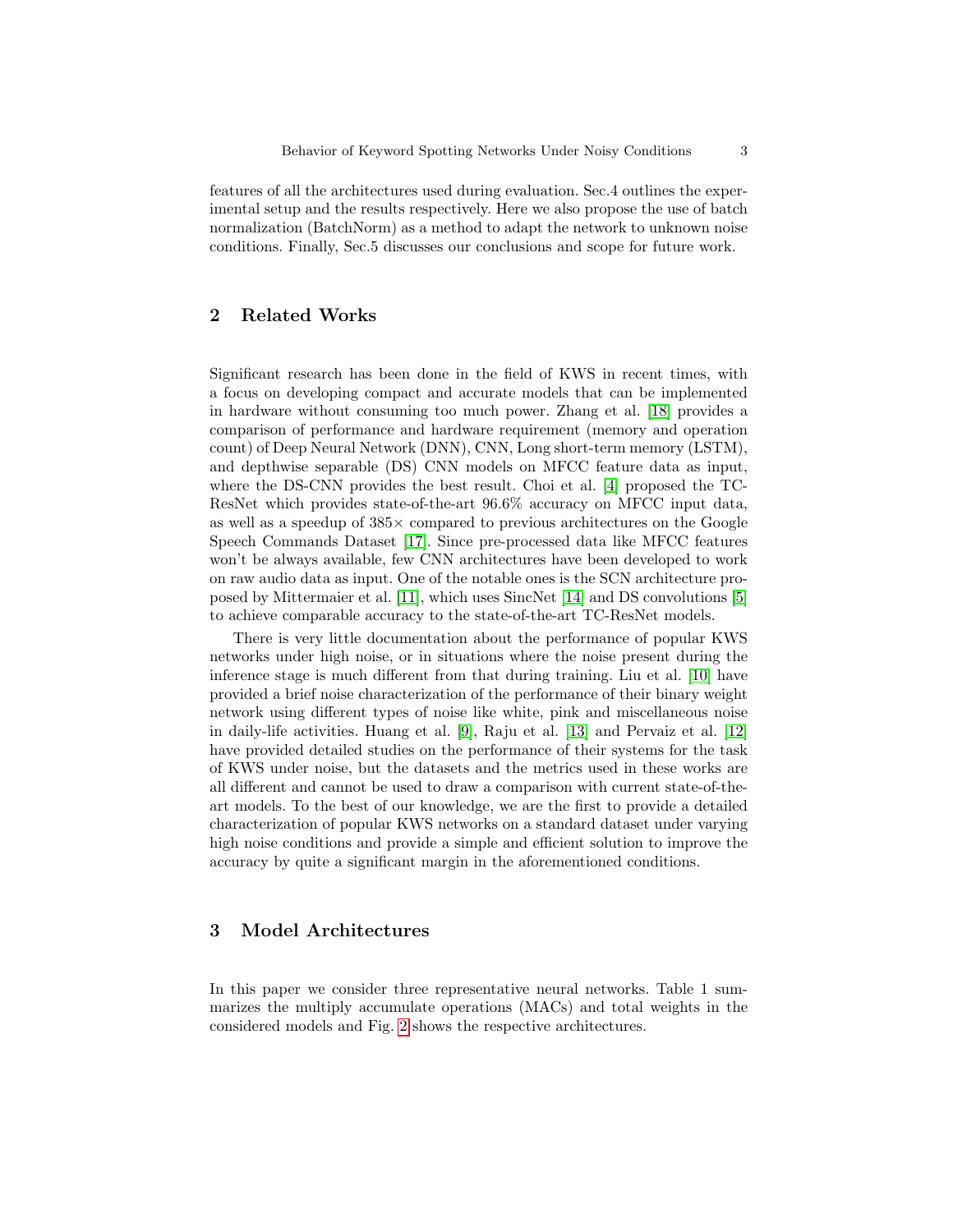Table 1: Summary of Models

<span id="page-3-1"></span>

| Model        | MACs | <b>Parameters</b> |
|--------------|------|-------------------|
| TC-ResNet8   | 1.5M | 66k               |
| SCN          | 18M  | 60k               |
| Modified SCN | 7.5M | 34.5k             |

<span id="page-3-0"></span>

Fig. 2: Architectures of the models. The hyperparameters  $c, k$  and s represent the number of output channels, kernel size and stride respectively for all the models. Architectures of TC-ResNet8 and SCN adopted from [\[4\]](#page-9-3) and [\[11\]](#page-9-4) respectively.

#### 3.1 TC-ResNet8 Architecture

TC-ResNet8 (Fig. [2\)](#page-3-0) [\[4\]](#page-9-3) is a CNN architecture which utilizes temporal convolutions, 1-D convolutions along the temporal dimension, for KWS and classifies on the MFCC data (pre-processed from raw audio signals) as input. This model adopts ResNet [\[6\]](#page-9-10), one of the most popular CNN architectures, but uses  $m \times 1$ kernels (m=3 for the first layer and m=9 for the other layers) in its layers. By switching to temporal convolutions instead of 2D convolutions, there is a decrease in the output feature map of each layer which leads to a huge reduction in the computational burden and memory footprint of the subsequent layers.

TC-ResNet8 model has shown good performance for KWS with only 66k parameters. There is no bias in the convolution and fully connected layers. Each batch normalization layer has trainable parameters for scaling and shifting. The TC-ResNet8 model has 3 residual blocks and {16, 24, 36, 48} channels for each layer including the first convolution layer.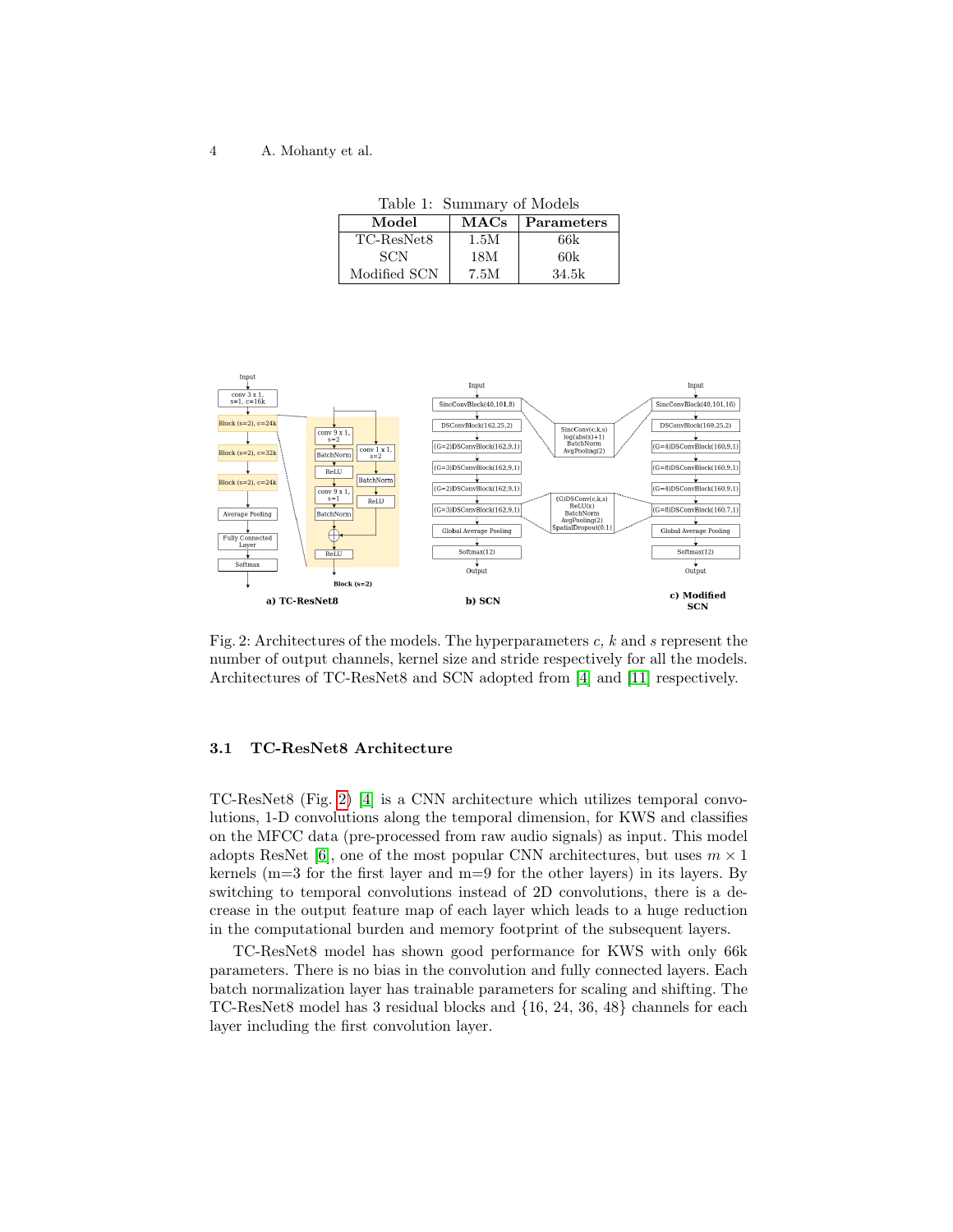#### 3.2 SCN Architecture

SCN network (Fig. [2\)](#page-3-0) [\[11\]](#page-9-4) uses rectangular band-pass filters (in the frequency domains) in the first convolutional layer to classify on the input raw audio waveform. This is equivalent to convolving the input signal with parametrized sinc functions  $(\text{sinc}(x) = \frac{\sin(x)}{x})$  in the time domain. The filters can be represented as:

$$
H[f, f_1, f_2] = \text{rect}(\frac{f}{f_2}) - \text{rect}(\frac{f}{f_1})
$$
\n(1)

$$
h[n, f_1, f_2] = 2f_2 \text{sinc}(2\pi f_2 n) - 2f_1 \text{sinc}(2\pi f_1 n) \tag{2}
$$

From (1), the frequency domain expression of the filters, we can see that a single filter extracts only the information lying between the two frequency levels,  $f_1$  and  $f_2$ . This extracted data acts as a feature set for the consequent CNN layers. Since only two parameters, the upper and lower cut-off frequencies, are required to define any sinc filter, this leads to a smaller memory footprint. As suggested in [\[11\]](#page-9-4), a log-compression activation  $(y = \log(\text{abs}(x) + 1))$  is used after the sinc convolutions.

In the subsequent layers we have five grouped DS convolutional blocks. DS convolutions [\[5\]](#page-9-5) are a great alternative to standard convolutions as they reduce the computation power by a significant value without reducing the effectiveness much. Grouping [\[8\]](#page-9-11) is introduced to reduce the number of parameters introduced by the pointwise convolutions after each depthwise convolution. Each convolution block is followed by layers for batch normalization, spatial dropout for regularization and an average pooling block. After these 5 blocks we have a global average pooling block followed by a softmax layer to obtain the class posteriors to classify into 12 classes.

#### 3.3 Modified SCN Architecture

As can be seen from Table [1,](#page-3-1) though there is a decrease in the parameter count when we go from the TC-ResNet8 to the SCN model as well as the added benefit of not spending resources on pre-processing to obtain the MFCC data, the number of MACs inside the latter model is almost 12 times more than the former model (excluding the MACs in pre-processing of raw audio in TC-ResNet8). This huge level of disparity in the computation costs of the two models certainly raises questions over the viability of the SCN network over the TC-ResNet8 while considering a hardware implementation.

Following several experiments, study of the properties of the SCN model and extensive fine-tuning of the hyperparameters, we present the modified SCN model (Fig. [2\)](#page-3-0) which gives comparable accuracy to the original model but reduces the computation cost and memory footprint by almost a factor of two. The subtle changes can be seen in Fig. [2](#page-3-0) and Table 1. We change the grouping in CNN layers from alternate  $(2,3)$  grouping to alternate  $(4,8)$  grouping. This impacts primarily the total number of parameters used in the model as can be seen in Table 1. Almost 50% of the computations are carried out in the very first sinc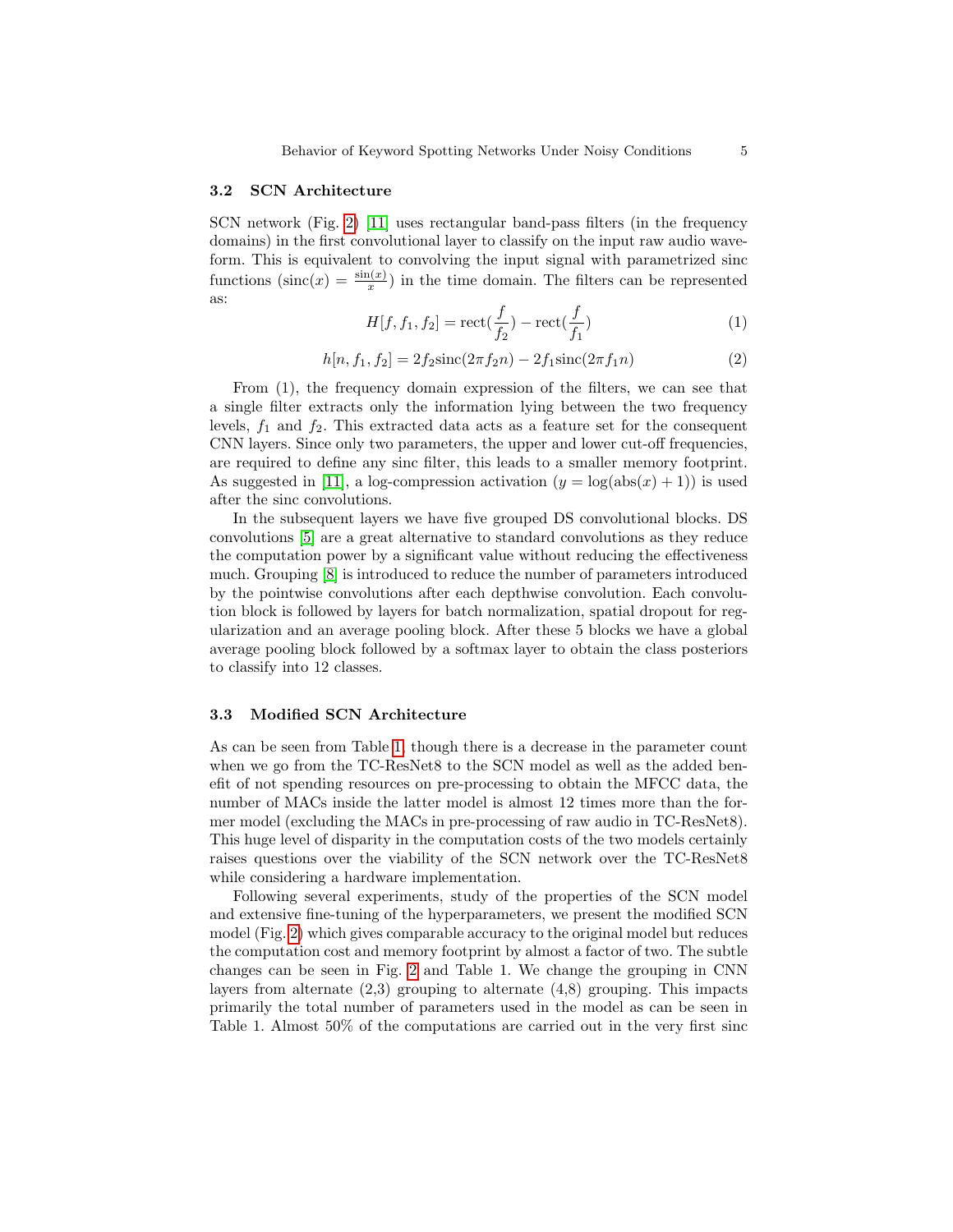convolution layer. To tackle this issue we double the stride in the sinc convolution layers which leads to decrease in the MACs in the subsequent layers as well.

The primary motivation of the modified SCN architecture is to obtain the best possible optimized version of the SCN architecture without sacrificing any of the advantage the SCN network has over the TC-ResNet8 architecture. The difference in performance due to the architecture changes in Fig. [2](#page-3-0) won't be noticeable when running the networks on a modern GPU, but on moving the networks to smaller embedded systems for a more practical setup, there will be a significant change in the latency and power consumption due to the discrepancy in the number of MACs and parameters compared to the SCN network. Based on the optimizations that we have incorporated into the SCN architecture, the modified SCN is able to compete with both the SCN and TC-ResNet8 networks in terms of accuracy and efficiency respectively.

### 3.4 Batch Normalization Method

In standard neural networks problems, the statistics of batches during training are learned in the BatchNorm layers and used without changing during the test and validation phases. This works well in most cases because the test statistics resemble closely to the training statistics. But when the test statistics vary significantly from the training statistics due to environmental noise, this assumption fails and the model won't perform well. In this case, a better training dataset should be found, but that is not always possible. To tackle this fall in performance and not having to resort to finding a new training set, we adapt a simple modification from Schneider et al. [\[16\]](#page-10-4) - we do not switch off the BatchNorm layers during the validation and test phases when the noise during test is unknown. This way the network will learn and use the batch norm statistics during inference rather than the training statistics which might vary significantly from the inference statistics, and provide us with better results as seen in Fig. [5](#page-8-0) without a significant computation overhead.

#### 4 Experimental Evaluation

The networks mentioned in Sec.3 have been trained and evaluated on the Google's Speech Commands dataset [\[17\]](#page-10-2). The dataset consists of 105,829 one-second (or less) long utterances of 35 different keywords spoken by 2,618 different speakers. We choose the following 10 keywords: "yes", "no", "up", "down", "left", "right", "on", "off", "stop", "go", along with classes for unknown and silence. The remaining 25 words are labeled as unknown. The utterances are then randomly divided into training, validation and test sets in the ratio of 80:10:10 respectively.

For noise injection, one-second chunks are chosen randomly from three types of noise present: white, pink and miscellaneous (consisting of samples from real life activities like traffic noises, conversation, flowing water etc.). For the training phase, these chunks are sampled randomly between the SNR range of [-5dB, +10dB] and added to the clean dataset. For the validation and test phase, the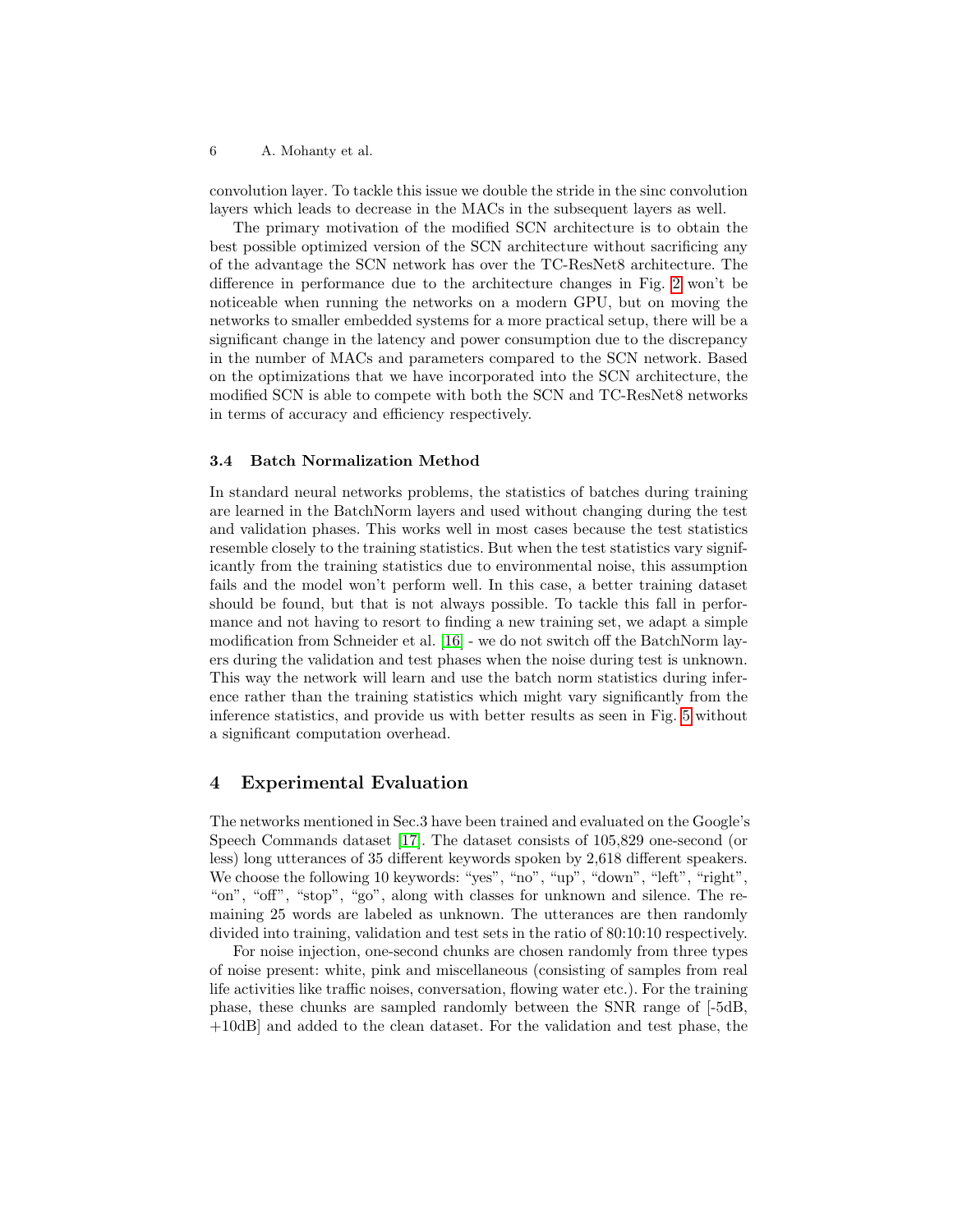SNR value is kept fixed at one of the following values: -5dB, 0dB, +5dB, +10dB. To ensure that the final signal after mixing the noise with the dataset does not get clipped at any instant, we introduce a small gain block to scale the signals so that the SNR remains constant and no clipping takes place.

For the first experiment, all the noise files are available for the training, validation and test phases. For the second experiment, white and pink noise is injected into the training dataset and miscellaneous noise is added to validation and test dataset. Our model is trained for 150 epochs with the Stochastic Gradient Descent (SGD) optimizer with an initial learning rate of 0.1 and learning rate decay of 0.75 after 10 epochs. The model with highest validation accuracy after 150 epochs is saved to evaluate the accuracy on the test set.

#### 4.1 Network performance when noise conditions are known

In this case, the noise files in miscellaneous category are available during training, validation and test phase i.e. we can train the model to learn the nature of the noise distribution used and give close to state-of-the-art performance. Random chunks from the noise files are added to the keyword signals at a SNR value chosen randomly between  $[-5dB, +10dB]$ . The classification accuracies of the different networks are plotted against the noise spectrum in Fig. [3.](#page-6-0)

<span id="page-6-0"></span>

Fig. 3: Performance of networks under known test noise conditions. The network accuracy steadily decreases as the amount of noise in the samples is increased.

As observed from the results of Fig. [3,](#page-6-0) even the state-of-the-art KWS networks are susceptible to high noise, evident from the  $\sim 10\%$  fall in accuracy as test noise level increases to -5dB.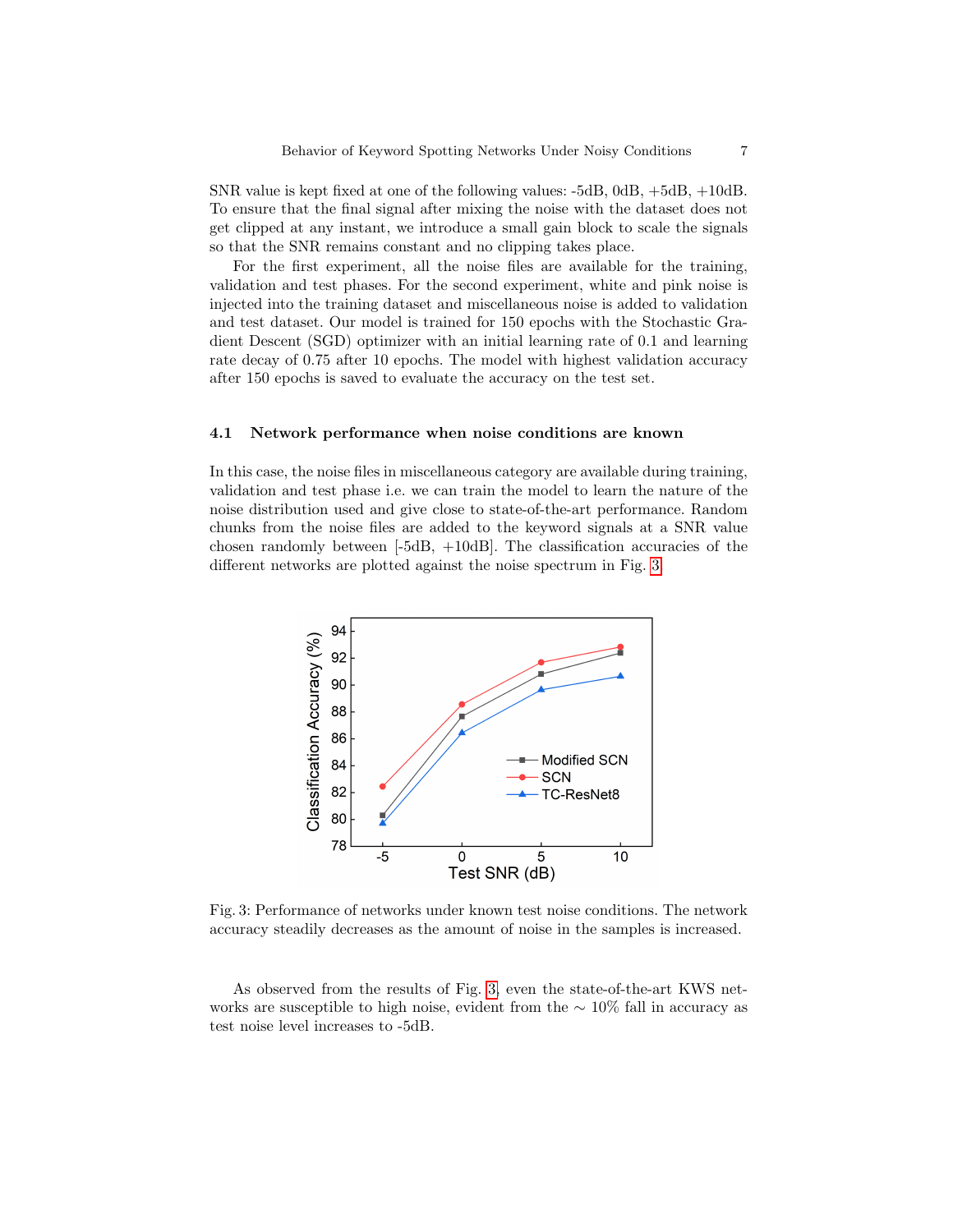#### 4.2 Network performance when noise conditions are unknown

In this case, the miscellaneous noise files are only available in the validation and test phases i.e. while training the noise distribution used in the inference stage is unknown. Hence to train the models under noisy conditions, we inject the training dataset with a random mixture of white and pink noise sampled randomly between [-5dB, +10dB].

<span id="page-7-0"></span>

Fig. 4: Comparison of performance when noise conditions are known (solid) and unknown (dotted). At 10dB there is a small discrepancy between the performance in the two conditions, but at -5dB there is almost a 40% difference between the network performance in the two different conditions.

The contrast in the performance of the networks for the two different conditions can be seen in Fig. [4.](#page-7-0) Though the networks perform satisfactorily under moderate noise (∼10dB range), the performance deteriorates catastrophically under severe noise conditions. To mitigate this, we enable the networks to learn the batch normalized statistics of the validation and test datasets during the corresponding phases rather than depend on the parameters learned during the training phase. The change in the performances of the networks after implementing this is encapsulated in Fig. [5.](#page-8-0)

In Fig. [5,](#page-8-0) though the performance remains almost similar in moderate noise, there is a steady improvement in the final accuracy as we move towards the higher end of the noise spectrum. The SCN models record an improvement of ∼10% and the TC-ResNet model shows a massive rise in accuracy of ∼20% at -5dB test SNR.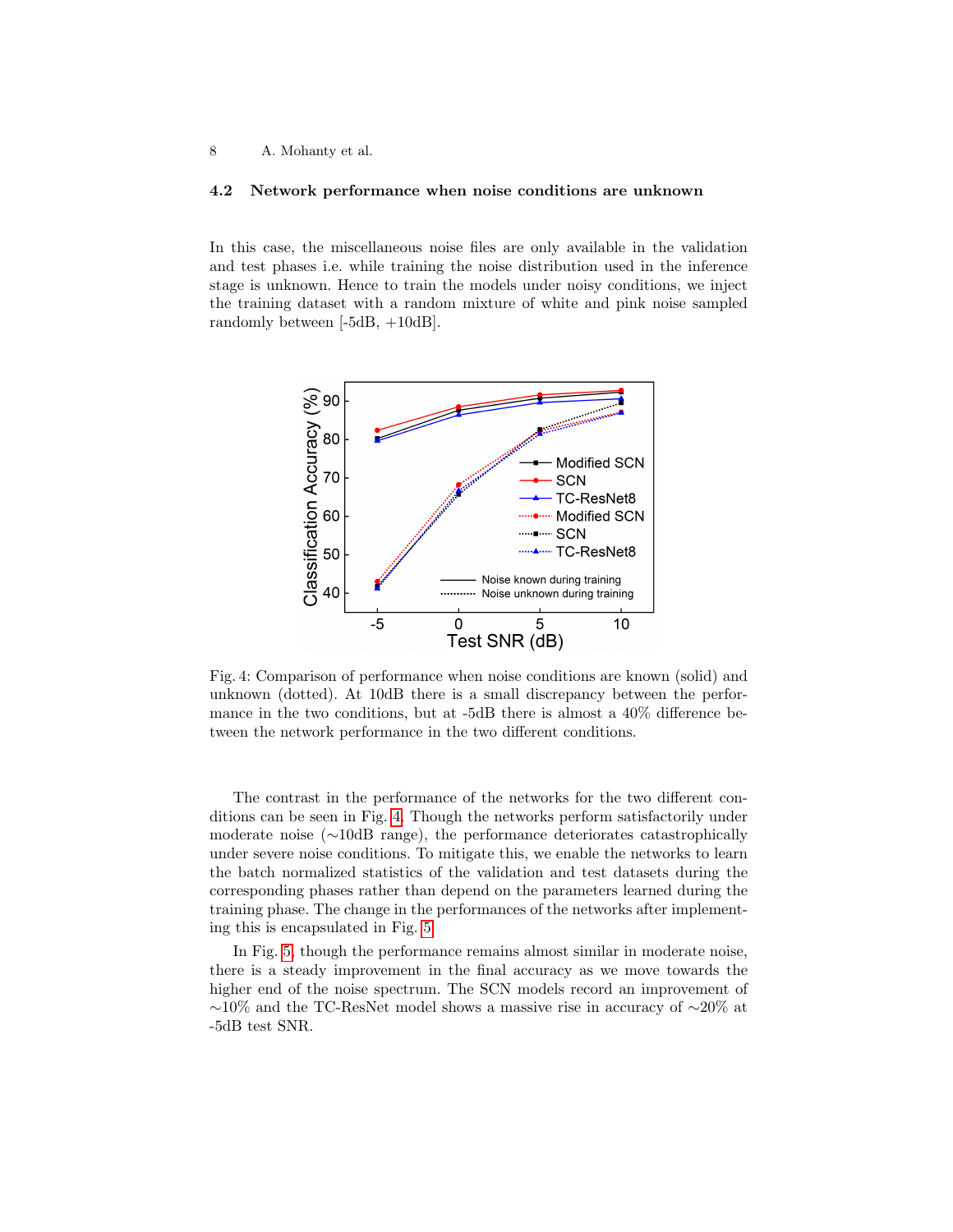<span id="page-8-0"></span>

Fig. 5: Comparison of accuracy before and after implementing BatchNorm technique. The BatchNorm method is able to significantly boost the performance of all the models under high unknown test noise conditions.

# 5 Conclusions and Future Work

We provide an extensive characterization of the performance of popular KWS networks under heavy noise, and our results show how the existing architectures fail to deliver satisfactory results under non-ideal conditions. We also observe that if the noise in the test phase is not known, training the network by injecting white/pink noise in the training phase performs satisfactorily under moderate noise but fails catastrophically under severe noise conditions. To create networks that perform better under such situations, new models may need to be created.

One solution might be to increase the number of weights and/or layers in the networks and train them on much larger and varied datasets, which also contain an appreciable amount of noise injection. But then this will be contrary to our motive of building networks with small memory footprints. And even though we train the networks using noisy signals, the performance is still sub-par at best. Hence, to create networks that perform better under such situations, new models and algorithms may need to be created. Our BatchNorm algorithm takes one step in that direction by achieving significant enhancement in classification at noisy conditions.

Further improvements to the BatchNorm technique and hardware support for UltraTrail [\[2\]](#page-9-12) of the aforementioned techniques and networks is left as future work.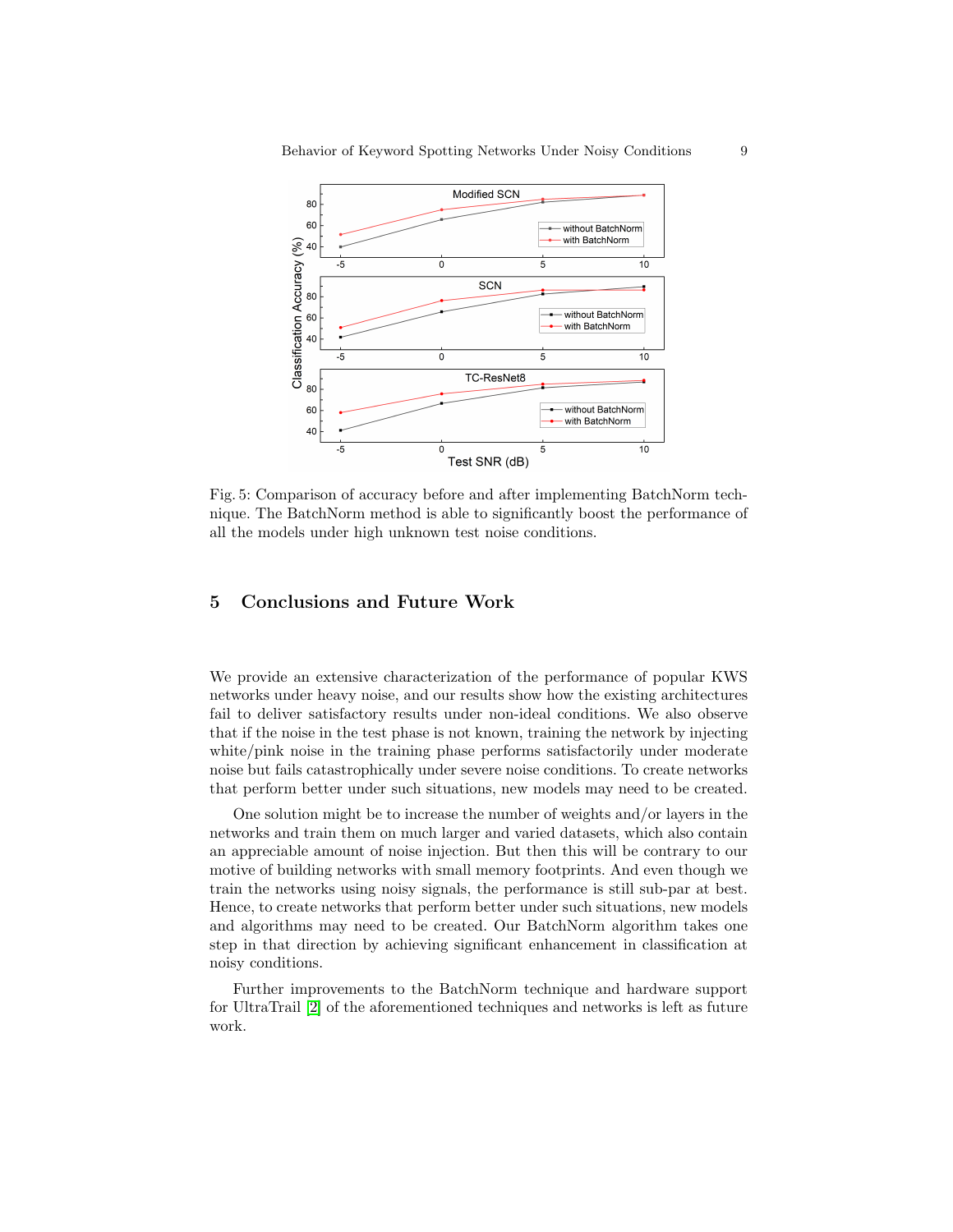## References

- <span id="page-9-0"></span>1. Abdel-Hamid, O., Mohamed, A.r., Jiang, H., Deng, L., Penn, G., Yu, D.: Convolutional neural networks for speech recognition. IEEE/ACM Transactions on audio, speech, and language processing  $22(10)$ , 1533–1545 (2014)
- <span id="page-9-12"></span>2. Bernardo, P.P., Gerum, C., Frischknecht, A., L"ubeck, K., Bringmann, O.: Ultratrail: A configurable ultralow-power tc-resnet ai accelerator for efficient keyword spotting. IEEE Transactions on Computer-Aided Design of Integrated Circuits and Systems 39(11), 4240–4251 (2020)
- <span id="page-9-1"></span>3. Chen, G., Parada, C., Heigold, G.: Small-footprint keyword spotting using deep neural networks. In: 2014 IEEE International Conference on Acoustics, Speech and Signal Processing (ICASSP). pp. 4087–4091. IEEE (2014)
- <span id="page-9-3"></span>4. Choi, S., Seo, S., Shin, B., Byun, H., Kersner, M., Kim, B., Kim, D., Ha, S.: Temporal convolution for real-time keyword spotting on mobile devices. In: Proceedings of INTERSPEECH 2019. pp. 3372–3376 (2019), [https://arxiv.org/abs/1904.](https://arxiv.org/abs/1904.03814) [03814](https://arxiv.org/abs/1904.03814)
- <span id="page-9-5"></span>5. Chollet, F.: Xception: Deep learning with depthwise separable convolutions. In: Proceedings of the IEEE Conference on Computer Vision and Pattern Recognition (CVPR), 2017. pp. 1251–1258 (2017)
- <span id="page-9-10"></span>6. He, K., Zhang, X., Ren, S., Sun, J.: Deep residual learning for image recognition. In: Proceedings of the IEEE conference on computer vision and pattern recognition,2016. pp. 770–778 (2016), <https://arxiv.org/abs/1512.03385>
- <span id="page-9-2"></span>7. Hinton, G., Deng, L., Yu, D., Dahl, G.E., Mohamed, A.r., Jaitly, N., Senior, A., Vanhoucke, V., Nguyen, P., Sainath, T.N., et al.: Deep neural networks for acoustic modeling in speech recognition: The shared views of four research groups. IEEE Signal processing magazine  $29(6)$ , 82–97 (2012)
- <span id="page-9-11"></span>8. Huang, G., Liu, S., van der Maaten, L., Weinberger, K.: Condensenet: An efficient densenet using learned group convolutions. In: Proceedings of the IEEE conference on computer vision and pattern recognition,2018. pp. 2752–2761 (2018), [https:](https://arxiv.org/abs/1711.09224) [//arxiv.org/abs/1711.09224](https://arxiv.org/abs/1711.09224), version 2
- <span id="page-9-7"></span>9. Huang, Y., Hughes, T., Shabestary, T.Z., Applebaum, T.: Supervised noise reduction for multichannel keyword spotting. In: 2018 IEEE International Conference on Acoustics, Speech and Signal Processing (ICASSP). pp. 5474–5478 (2018). <https://doi.org/10.1109/ICASSP.2018.8462346>
- <span id="page-9-6"></span>10. Liu, B., Wang, Z., Zhu, W., Sun, Y., Shen, Z., Huang, L., Li, Y., Gong, Y., Ge, W.: An ultra-low power always-on keyword spotting accelerator using quantized convolutional neural network and voltage-domain analog switching networkbased approximate computing. IEEE Access 7, 186456–186469 (2019), [https:](https://ieeexplore.ieee.org/document/8936893) [//ieeexplore.ieee.org/document/8936893](https://ieeexplore.ieee.org/document/8936893)
- <span id="page-9-4"></span>11. Mittermaier, S., Kürzinger, L., Waschneck, B., Rigoll, G.: Small-footprint keyword spotting on raw audio data with sinc-convolutions  $arXiv:1911.02086$  (2019), <https://arxiv.org/abs/1911.02086>, version 2
- <span id="page-9-9"></span>12. Pervaiz, A., Hussain, F., Israr, H., Tahir, M.A., Raja, F.R., Baloch, N.K., Ishmanov, F., Zikria, Y.B.: Incorporating noise robustness in speech command recognition by noise augmentation of training data. Sensors (2020), [https://www.mdpi.](https://www.mdpi.com/1424-8220/20/8/2326) [com/1424-8220/20/8/2326](https://www.mdpi.com/1424-8220/20/8/2326)
- <span id="page-9-8"></span>13. Raju, A., Panchapagesan, S., Liu, X., Mandal, A., Strom, N.: Data augmentation for robust keyword spotting under playback interference (2018), [http://arxiv.](http://arxiv.org/abs/1808.00563) [org/abs/1808.00563](http://arxiv.org/abs/1808.00563)